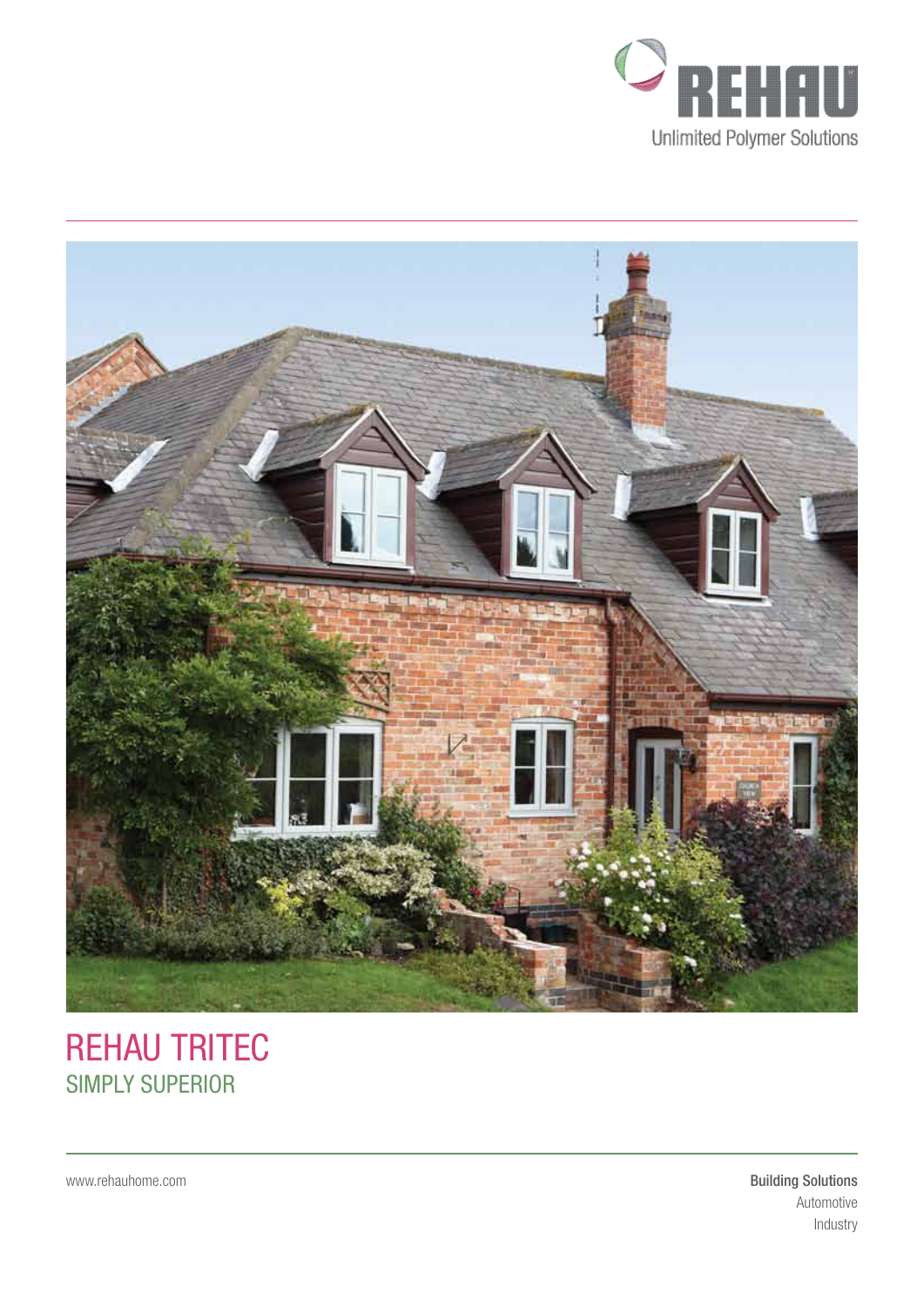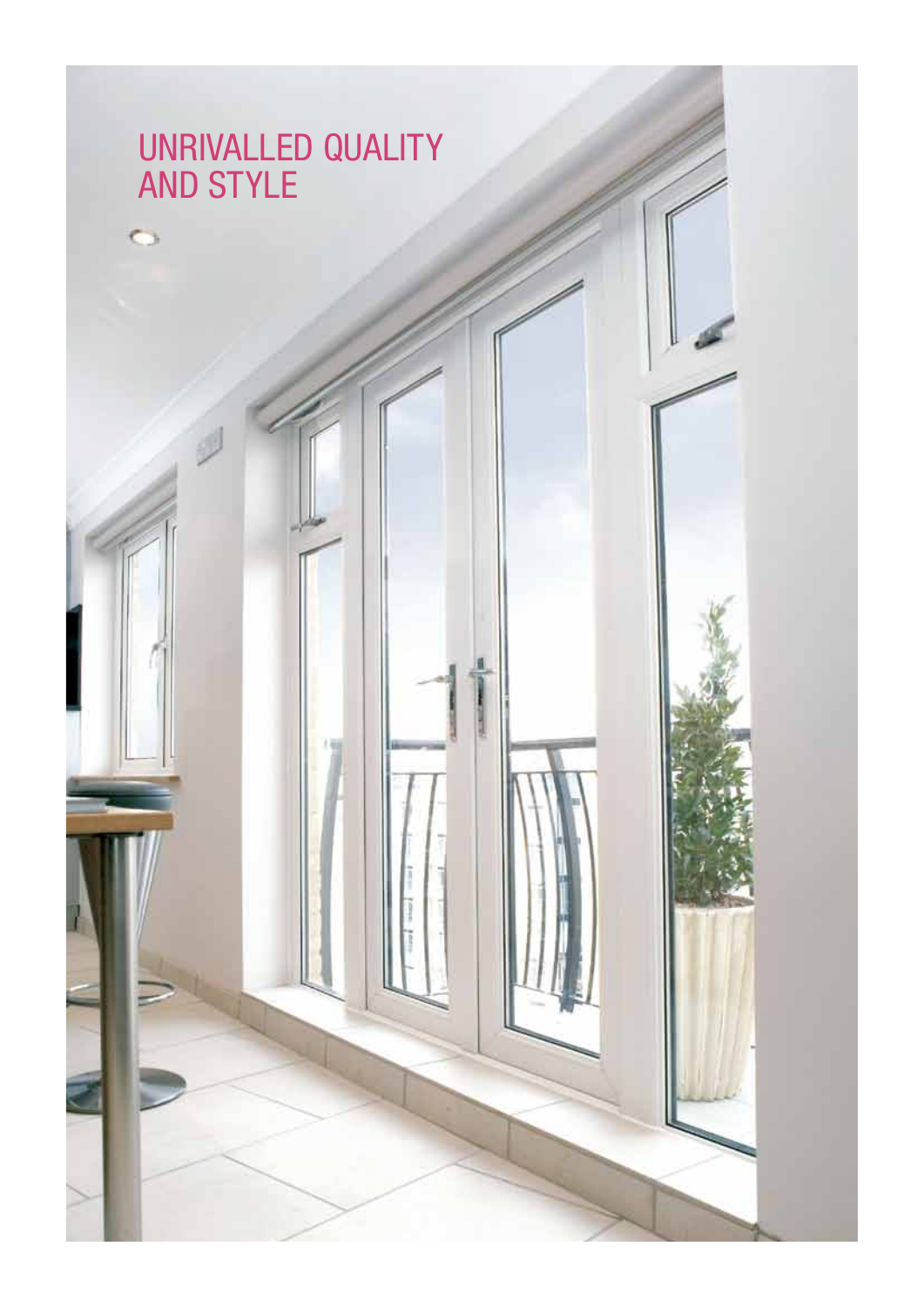## REHAU TRITEC SIMPLY SUPERIOR



REHAU is the premium worldwide brand supplying polymer-based windows, doors and conservatories to professional fabricators and installers. Our products are unrivalled in quality, technological innovation and exceptional design.

Our REHAU Tritec window and door systems are market leaders; here we explain why.

REHAU Tritec is our 60mm window and door system, designed to aesthetically complement both chamfered and sculptured options to create beautiful contemporary frames.

Superior design and technology lies behind every REHAU Tritec window and door system. It's crafted using PVC-U, which fully guarantees maximum efficiency and performance for your investment.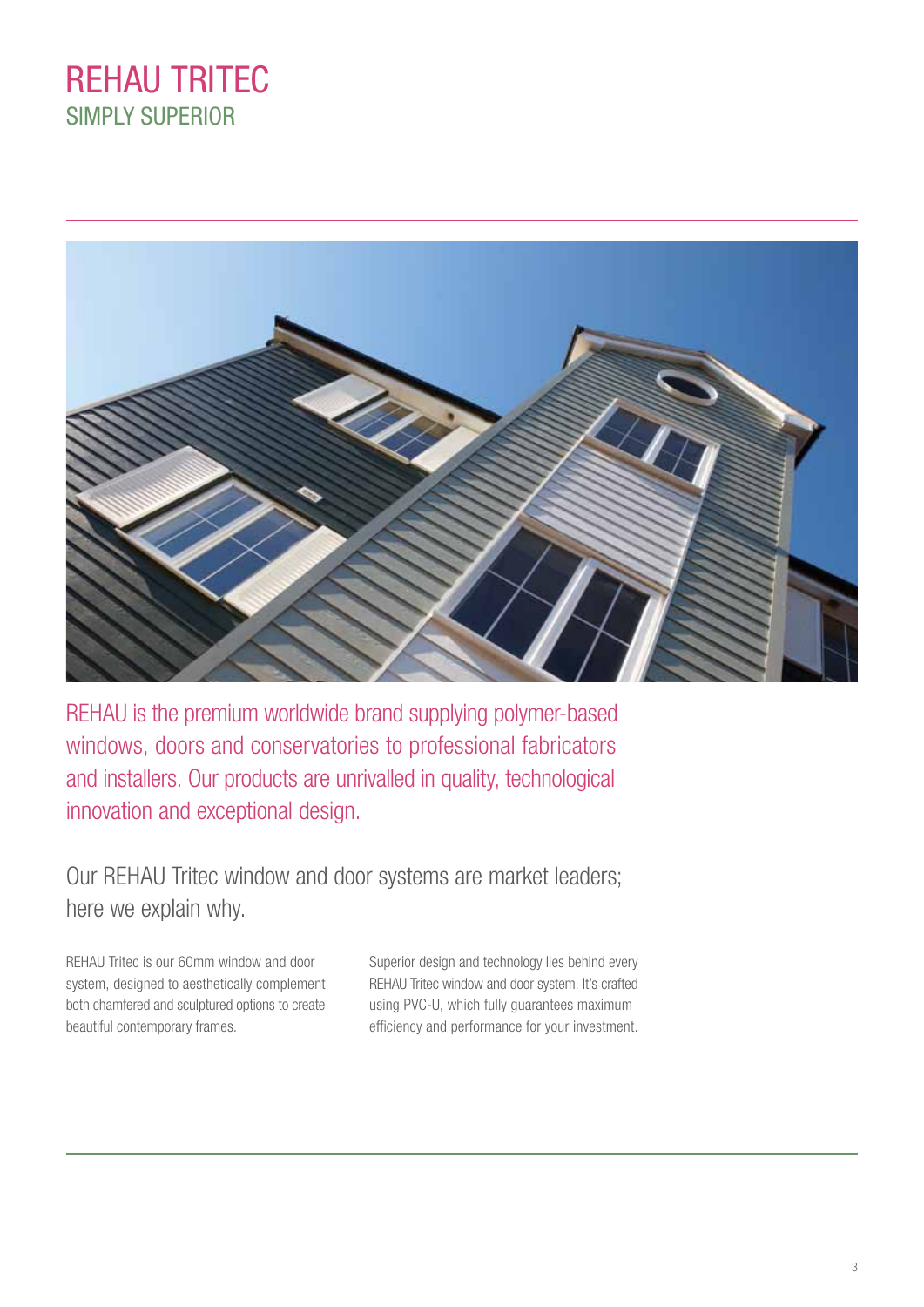# REHAU TRITEC INTELLIGENTLY STYLISH





*Chart shows Window Energy Rating for REHAU Tritec windows.*

### REHAU Tritec uses our smart technology to achieve greater energy efficiency for your home. Our multi-chamber design significantly reduces heat loss and keeps out draughts.

REHAU Tritec brings an incomparable number of features and benefits to your property:

### Noise reduction

The double-glazed sealed units considerably reduce outdoor noise levels, allowing you to relax in the peace and quiet of your home.

### Safety and security

REHAU Tritec window and door systems have achieved the British Standards BS7950 and PAS 23/24 security standards. The multi internal chambers allow further installation of larger steel reinforcements if required.

#### Low or no maintenance

REHAU window and door systems contain a unique compound with a smooth gloss finish, guaranteeing they retain their pristine appearance. It also means they will never warp, rot or need regular painting.

Elegant and durable, REHAU Tritec systems offer unrivalled quality and style and fully meet BSI standards.

#### Energy efficiency

For excellent thermal properties and to achieve greater energy savings, REHAU Tritec windows can easily achieve an A rating, the highest possible Window Energy Rating (WER) for thermal efficiency. The more efficient your home, the more you save.

All REHAU windows can achieve the minimum requirement, a C-rated Window Energy Rating (WER), and can therefore carry an 'Energy Saving Recommended' mark.

REHAU windows and doors will comply with Part L Building Regulations providing the correct glazing unit is used. For windows this requirement is an overall U-Value of 1.6 W/m<sup>2</sup>K and for doors 1.8 W/m<sup>2</sup>K.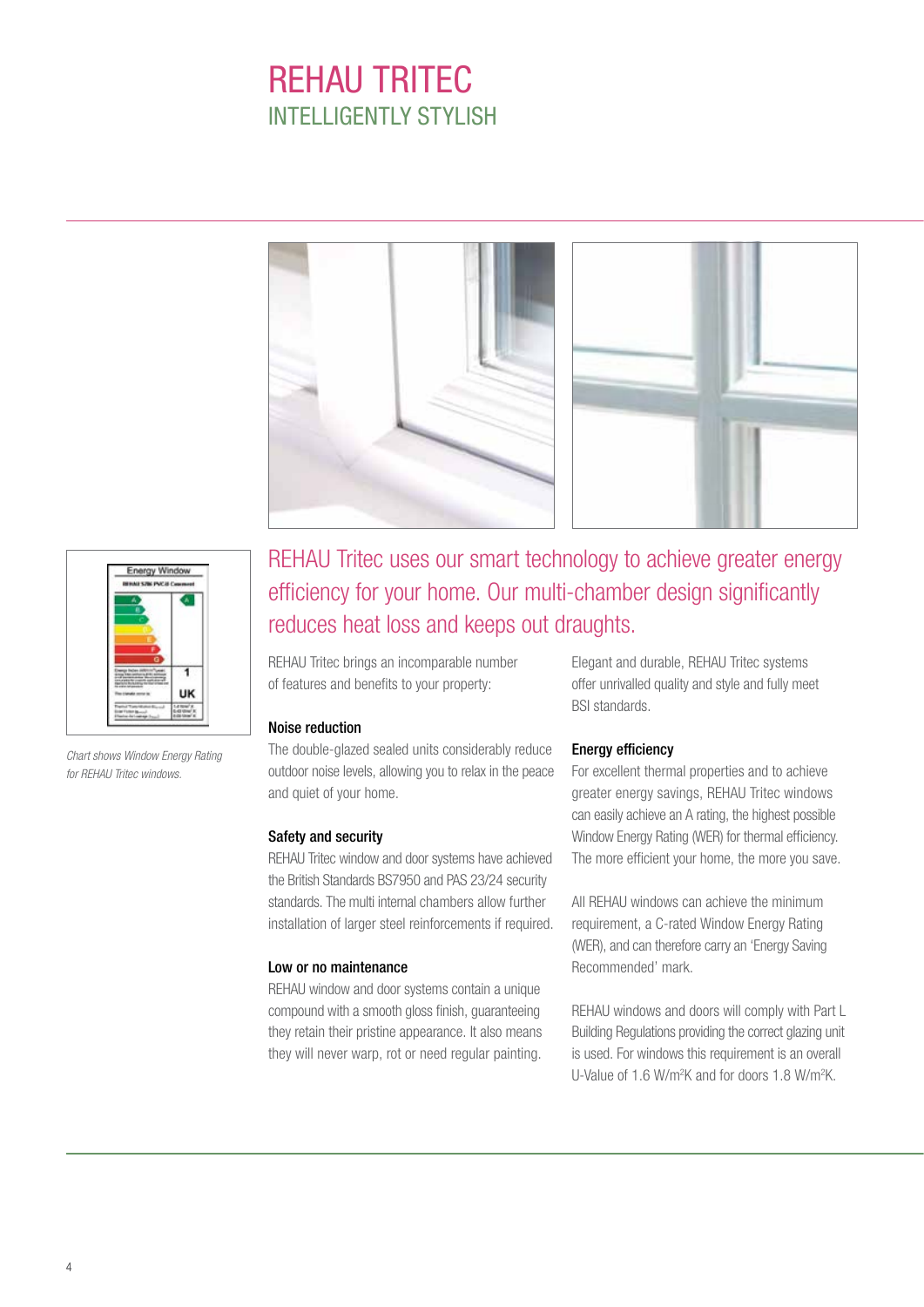# REHAU TRITEC THE CHOICE IS YOURS









*Golden Oak*



*Schwarzbraun (black)*



1 Renolit foil finishes

## When you've decided on your preferred REHAU system, it's time to choose the look and finish.

#### Choose your style

French windows and doors, 'tilt and turn' windows, bay or bow casements, run-through sash horns or Georgian bars. Whatever style suits you best, the REHAU Tritec system can provide.

### For windows choose from:

- Casement windows with internal or external beading
- Bay or bow casements
- French windows (a good choice as fire escape windows)
- 'Tilt and turn' and pivot windows (great for easy cleaning from the inside)

### For doors choose from:

- French doors the popular alternative to sliding patio doors
- Multi-fold doors open up your kitchen or living area to the outside world. Also perfect for indoor open-plan living
- 'Tilt and slide' patio doors
- Stable doors particularly suited to older style properties
- Residential front doors
- Composite doors
- Porches and conservatories (window and door elements)

### Choose your finish

You can complement your interior by choosing white or a colour to match your décor on the inside and an alternative finish on the outside.

A modern White finish, Rosewood, Mahogany or Golden Oak woodgrain for a natural look, are all available as standard. There is also a choice of 25 non-standard laminate options available by special order including Anthracite Grey, Cream, Schwarzbraun (Black) and White Ash.

Further colour options from our unique REHAU Acryl II colouring system offer you a choice of 150 different colours.

Ask your installer about our REHAU Tritec range. To see more examples of REHAU window and door installations, visit www.rehauhome.com and order a copy of the REHAU window, door and conservatory brochure.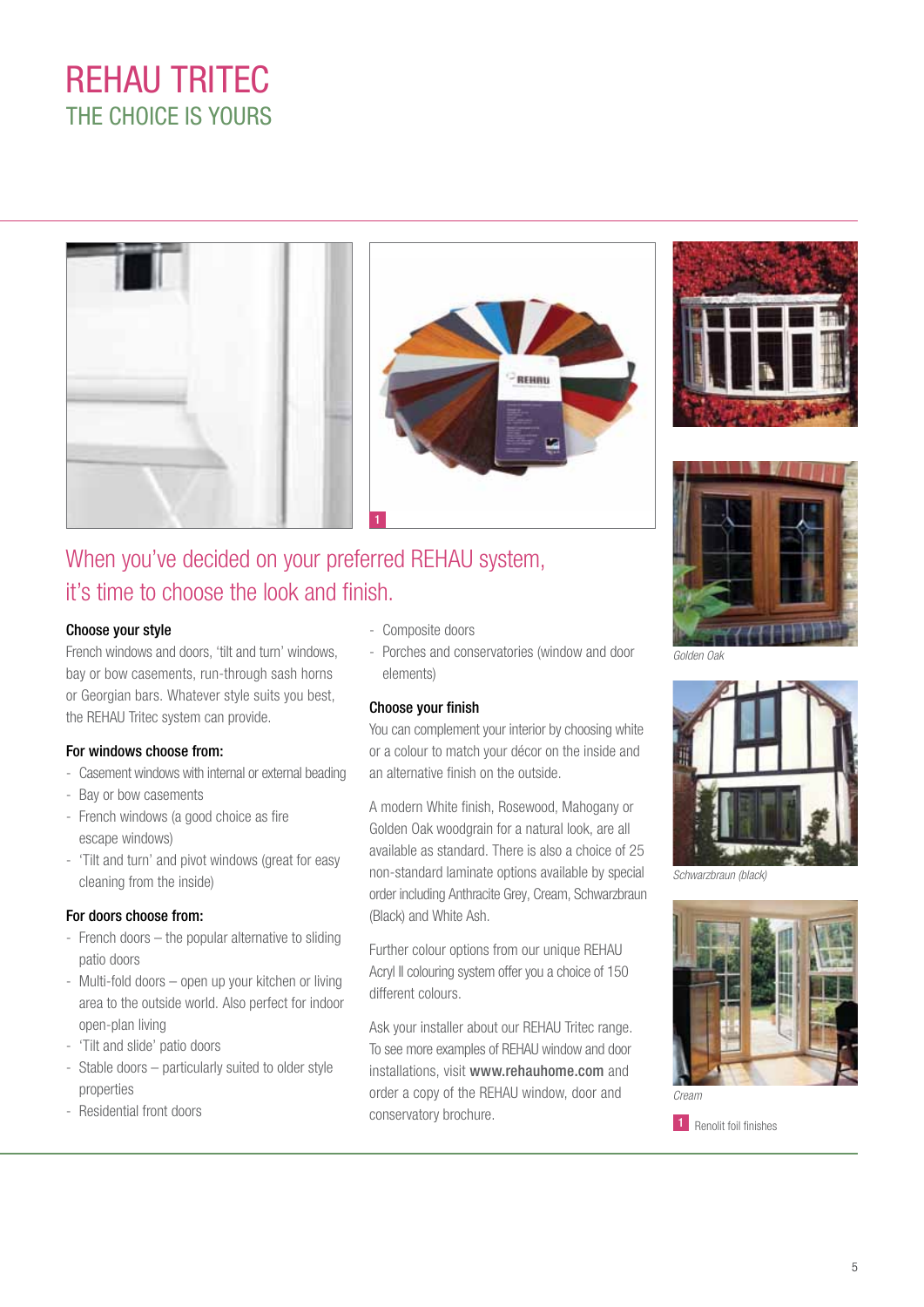## REHAU TRITEC **VERSATILITY**



### Fabricators and installers consistently recommend REHAU window and door systems to customers. They know they are delivering a quality product that will give full satisfaction.

Our systems are specifically designed to help the installation process run as smoothly as possible. The innovative technical specifications behind REHAU Tritec systems are described below:

The REHAU Tritec window and door systems include 24 main profiles in the range, together with numerous ancillaries and a wide choice of glazing beads.

This superb level of choice allows the construction of the following popular fenestration products, as well as the styles mentioned on the previous page:

- Pivot windows for high-rise applications
- Residential doors open in/open plus mid-rails and side panels; internally or externally beaded
- Ribbon/screen walling together with REHAU structural linking elements, we provide fenestration solutions for commercial applications in offices, schools and hospitals, among many others.

The REHAU Tritec 60mm system is fully assessed by BSI (British Standards Institute) and BBA (British Board of Agreement).

### Key features of the REHAU Tritec window and door systems are:

- 60mm deep
- Choice of chamfered or sculptured sashes
- Low-level light grey gaskets for white profiles
- Like-coloured low-level gaskets for wood-effect laminate profiles
- Window Energy Ratings of A, B and C
- Conforms to BS EN12608:2003
- Improved security performance to BS7950 and PAS 23/24
- Synergy with REHAU European systems

**1** Profile illustration showing casement window assembly

2 Low-level gasketry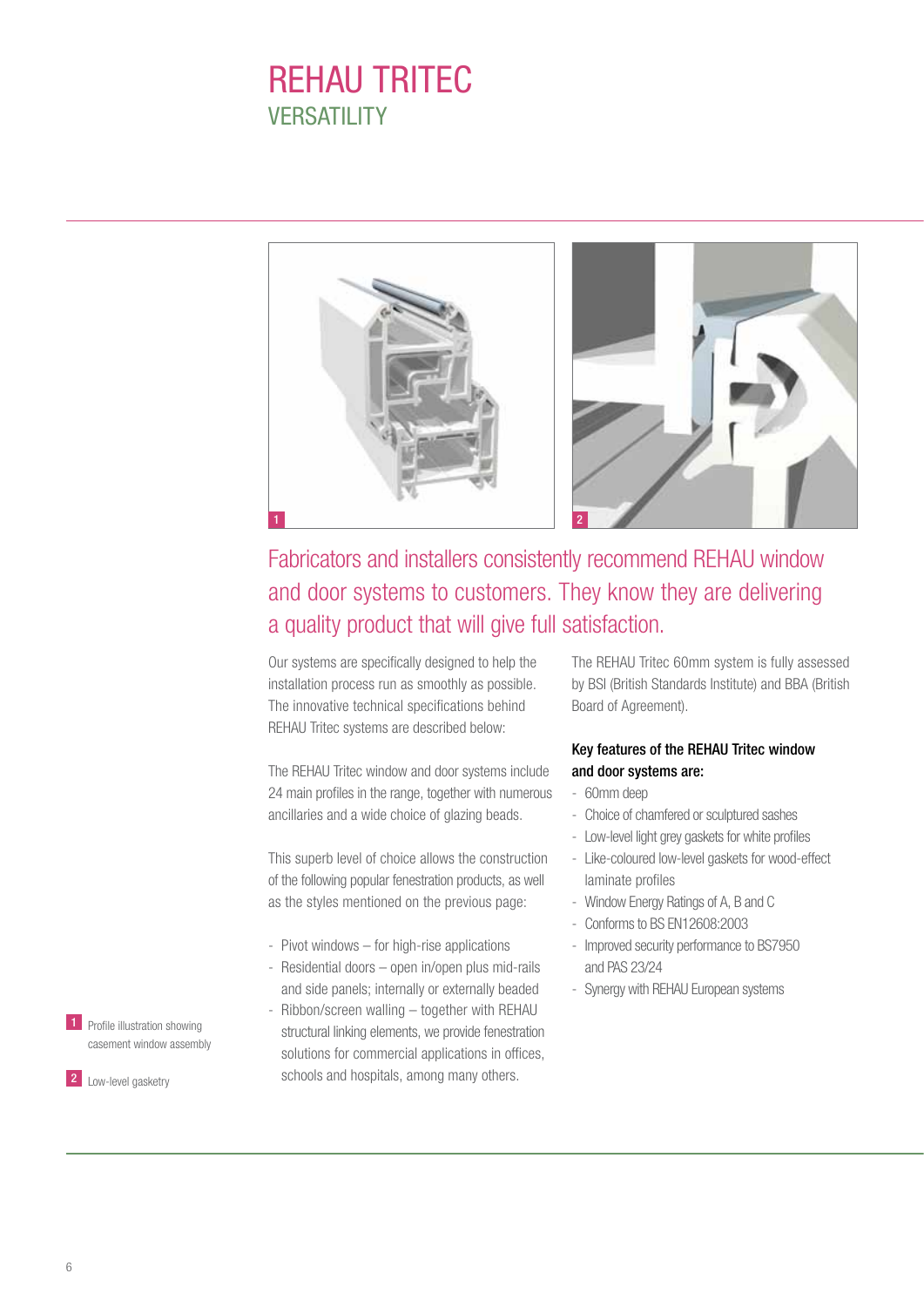# REHAU TRITEC SYSTEM TECHNOLOGY

### All products accommodate glazing from single to 32mm glazing. The different features built into the system have been engineered with maximum efficiency and performance in mind.

### Fully integrated system

All REHAU Tritec profiles are designed to fit with each other, allowing greater versatility of window designs with fully welded construction - for example dummy mullions in sashes.

### Improved drainage path

Our improved drainage path allows water to drain more efficiently.

### Ancillary profiles

REHAU Tritec comes with a large range of ancillary profiles, including sills, angled head drips and square bay poles, couplers and frame extensions, which makes for easier fitting across all applications.

### Surface finish

REHAU's gloss and smooth surface finish are a mark of quality, providing a long lasting appearance and reduced maintenance.

### Three-chamber profile

All REHAU Tritec profiles include three chambers for improved thermal efficiency.

### 17/18mm stack height

Our larger windows come with a bigger stack height offering more space for fitting heavy-duty hinges.

### Low threshold

REHAU Tritec can offer a low threshold for wheelchair access to meet building regulations.

### Specification

REHAU Tritec window and door systems fully meet any domestic or commercial specification.

### Hardware fixed into steel

If required, the hardware used on REHAU 60mm profiles can be fixed into the steel reinforcement on both sash and frame. This allows for improved technical performance and superior security levels.

### Positive friction-stay location

To reduce the strain on screws and hinges, positive friction-stay location is added for improved performance.

### No hardware break-through

All lock gearboxes for the REHAU Tritec system are contained within the inner chambers of the profile providing a dry environment. No technical compromise means a prolonged life for locks.

### In-board Eurogroove

For improved security the Eurogroove is located in the middle of the profile, creating a stronger position for the lock and greater resistance to forced entry.

### Larger reinforcement chamber

To allow additional strength/rigidity when necessary, a larger reinforcement chamber enables a range of galvanised steels to be inserted for optimum performance.

### Fully assessed

REHAU Tritec has been assessed by BSI to BS EN12608:2003 and by BBA. Fabricators are able to achieve BS7412, BS7950 and PAS 23/24.



All REHAU white profiles are tested to the highest standards within BS EN12608, achieving a severe climate zone classification which is well above the moderate classification usually achieved for window profiles sold into the UK market.